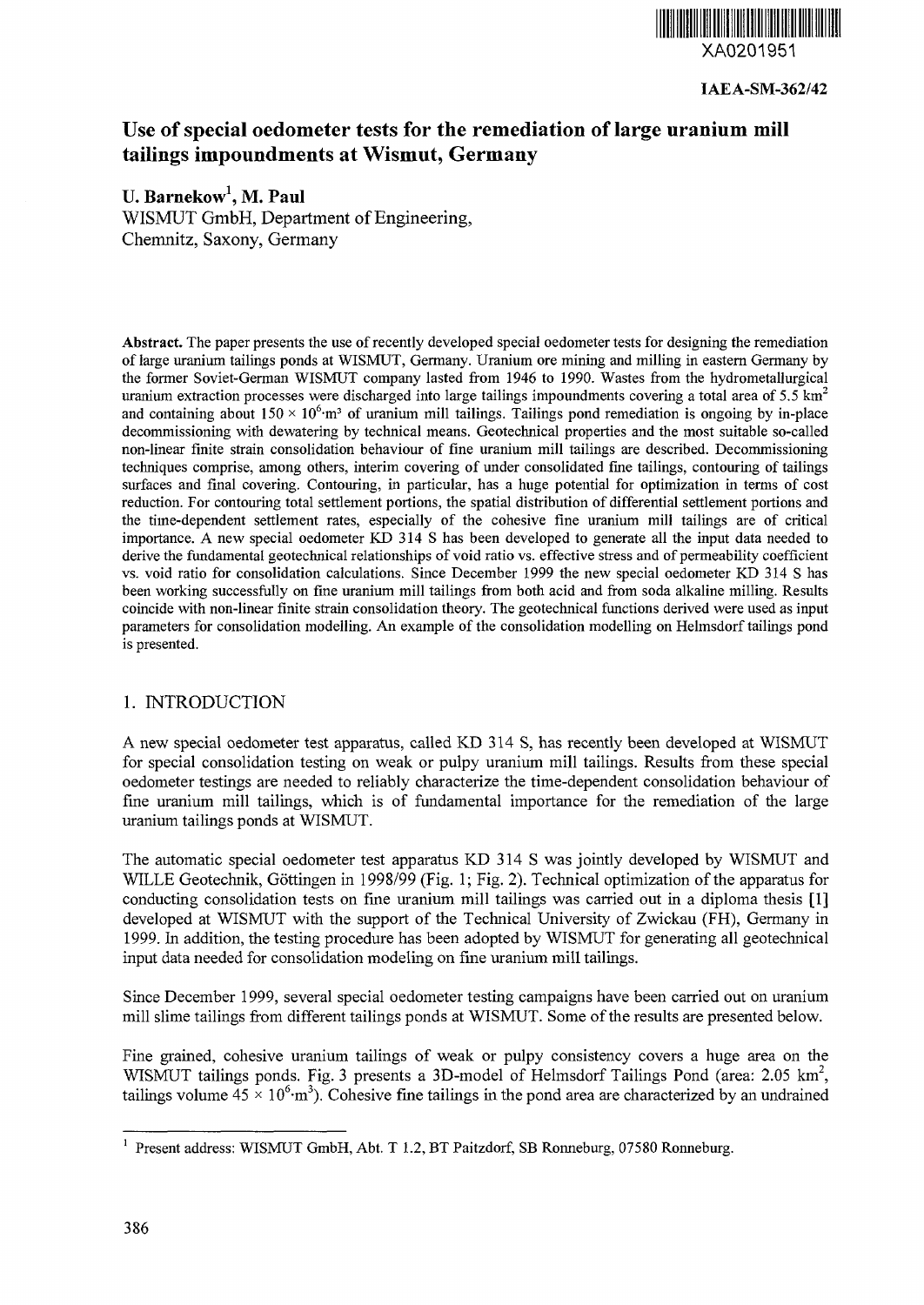shear strength values below 5 kPa near the surface. Such tailings cover about 0.70 km<sup>2</sup> of the Helmsdorf tailings pond. The entire Helmsdorf tailings pond is to be covered during remediation. High absolute settlement segments and local differential settlement segments must be taken into account due to covering requirements. To significantly reduce remediation costs it is of critical importance to know exactly the geotechnical consolidation characteristics of these fine uranium mill tailings.

Conventional oedometer test procedures were found unsuitable for accurately determining the consolidation characteristics of such fine tailings materials. In the past, it was impossible to fill the oedometer cell with tailings pulp and run a conventional oedometer test successfully. The new special oedometer test KD 314 S was developed to address this problem.



in the foreground: electromechanically driven automatic press with oedometer cell (red tube)

in the background: oedometer testing controled by steering computer

oedometer cell (internal diameter: 200 mm, max. samples height: 190 mm) measured test parameters:

at the bottom:

base loading force (0...15 kN, three sensors à 0...5 kN) pore pressure  $(0...300 \text{ kN/m}^2, \text{ accuracy } 0.6 \text{ kN/m}^2)$ 

on top: surcharge loading force (0...10 kN) and settlement (mm)

*FIG. 2. KD314S Oedometer cell.*

*FIG. 1. Special oedometer test apparatus KD 314 S.*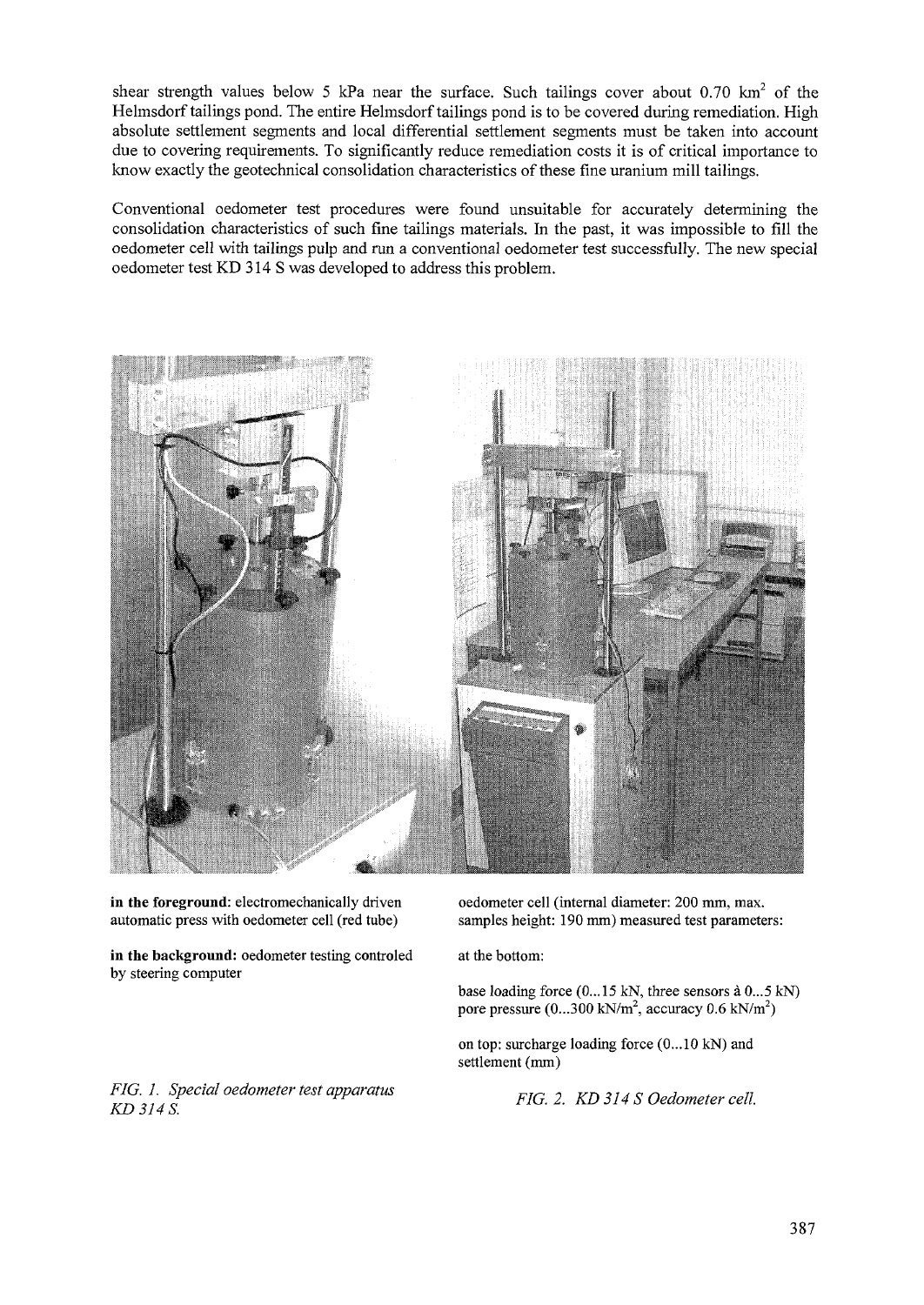

*FIG. 3. Model of SD-distribution of undrained shear strength (in kPa) in Helmsdorf (205 ha) and Dankritz 1 (27 ha) tailings ponds (3D-modeI covered with airborne photograph in the background; software: EarthVision).*

# *2.* BACKGROUND OF URANIUM MINING AND MILLING HISTORY AT WISMUT

In eastern Germany, uranium ore mining and milling by the former Soviet-German WISMUT company lasted from 1946 to 1990. Wastes from the hydrometallurgical uranium extraction processes were discharged into large tailings impoundments covering a total area of about  $5.5 \text{ km}^2$  and containing about  $150 \times 10^6$ ·m<sup>3</sup> of uranium mill tailings.

Uranium ores were milled by acid leaching or soda alkaline leaching. Acid milling pulps were neutralized before discharge into the tailings ponds. In addition some of WISMUT's tailings ponds were used as water storage basins. Currently only residues from water treatment are still being discharged into two of WISMUT's tailings ponds.

Near Seelingstadt/Thuringia two old open pits were covered by waste dumps and dams before tailings deposition started. Triinzig A and Triinzig B tailings ponds were filled in the 1960s. Culmitzsch A and B tailings ponds were filled from 1967 until 1991. The tailings ponds near Seelingstädt cover a total area of nearly  $3.5 \text{ km}^2$ .

Near Crossen/Saxony, the Helmsdorf tailings pond was constructed and filled during the period from 1957 until 1990 in a valley. Two smaller tailings ponds Dankritz No. 1 and No. 2 were constructed and filled earlier in the 1950s within old open gravel pits.

Controled by the milling/discharge history and the discharge pattern, different tailings materials with spatially varying geotechnical properties were deposited in each tailings pond. Because the historic discharge patterns varied, beach zones of sandy tailings, transition zones with interlayering of coarse and fine tailings and fine tailings zones containing thick homogenous fine tailings developed in each tailings pond. As shown in Fig. 3, beach zones in the Helmsdorf and Dankritz-1 tailings ponds are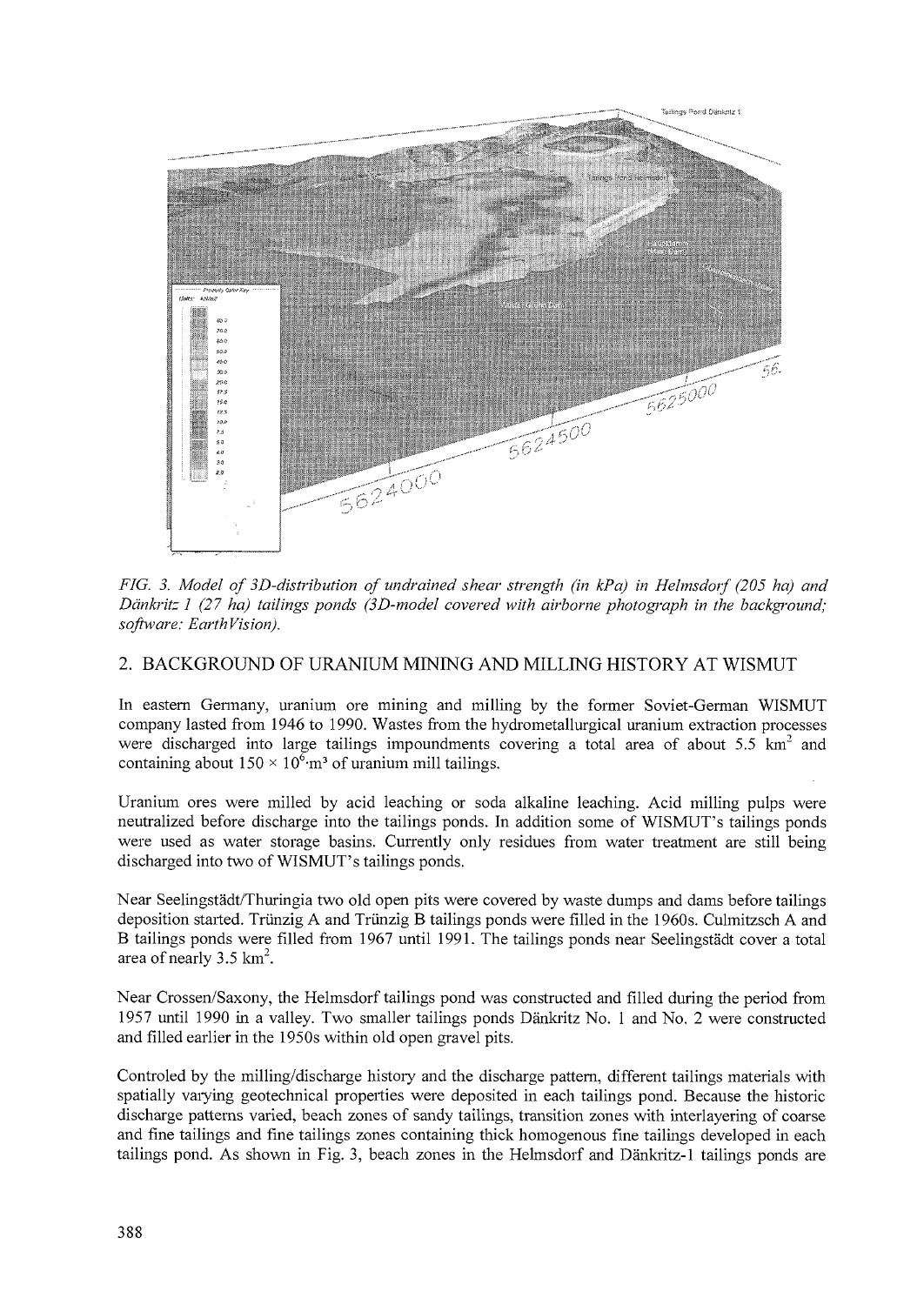characterized by undrained shear strengths above 15 kPa. So-called transition zones are characterized by shear strength variations between 5 and 15 kPa. Fine tailings zones show shear strength values that are usually below 5 kPa in the upper most tailings near the surface.

The total amount of uranium in the solids deposited in the WISMUT tailings ponds is  $15.3 \times 10^6$  kg. The total amount of radium in the solids is  $1.5 \times 10^{15}$  Bq and the average Radium concentration of solids is 9 Bq/g. The Helmsdorf tailings pond also contains 7.6  $\times$  10<sup>6</sup> kg of arsenic in the solids.

#### 3. REMEDIATION OF WISMUT's LARGE URANIUM MILL TAILINGS PONDS

Remediation measures started in 1990 with defence measures against acute risks, together with complex environmental investigations and preparation of the first site-specific remediation concepts. Currently, none of the tailings ponds present any acute danger to human health or the environment. Based on extended investigation programmes, WISMUT has decided to start preparations for using the remediation option of in place dry decommissioning with partial dewatering by technical means.

Decommissioning techniques for the dry option comprise, at least the following activities: (1) initial defence measures against acute dangers, (2) removal and treatment of pond water, (3) interim covering including technical dewatering of (unconsolidated) fine tailings, (4) reshaping of tailings dams and contouring of interim covered tailings surfaces and (5) final covering and landscaping including revegetation.

As a first defence measure, interim covering started in 1990 on sub-aerial sandy tailings surfaces of the so-called beach zones to guarantee dust control and to significantly reduce radon exhalation from the tailings surface.

Removal and treatment of pond water has lowered the water level progressively in the past. More and more fine tailings surfaces lost their water cover. Currently, all of the pond water has been removed from several tailings ponds at WISMUT.

From a geotechnical perspective, interim covering of poorly consolidated fine tailings is the next and most decisive step of the overall decommissioning technology. Various interim covering methods were tested successfully at WISMUT in the past. By 1995 the entire Triinzig A tailings pond (total area 0.67 km<sup>2</sup>) had received an interim cover. WISMUT is currently placing interim covers on the transition zones and fine tailings zones of all other tailings ponds. Currently there is no acute danger from dust pollution, and the radon exhalation rate on sub-aerial cohesive fine tailings surfaces is limited. Because of these effects, interim covering of the fine tailings surfaces is not primarily an acute defence measure but works as a first stable platform for further remedial measures.

Prior to interim covering of the fine tailings area, the drying-out of sub-aerial fine tailings surface has been used primarily to improve trafficability. Interim covering measures on fine tailings surfaces start with the placement of (1) geotextile, (2) geogrid and/or (3) combined geomaterials like drainmats on the dried "tailings crust". Technical dewatering is enhanced by stitching vertical wick drains into the tailings. Loading of the tailings surface is carried out by progressively placing (thin) earthen layers using common earthwork machines like small dozers or hydraulic excavators.

The next remediation step is contouring. Reshaping the dams *is* done to guarantee long term stability and long term erosion control of the dams and their final cover. Contouring the pond area prepare for later final covering. Contouring creates a long term stable surface contour to ensure future surface runoff from the final cover. At the Triinzig A tailings pond, WISMUT will start reshaping the first tailings dam this year. It is anticipated that contouring the pond area of the Triinzig A and B tailings ponds will begin in 2001.

The contouring step, in particular, has a huge potential for optimization of cost reduction. Costoptimization of contouring means minimization of the cut and fill materials that are needed to reach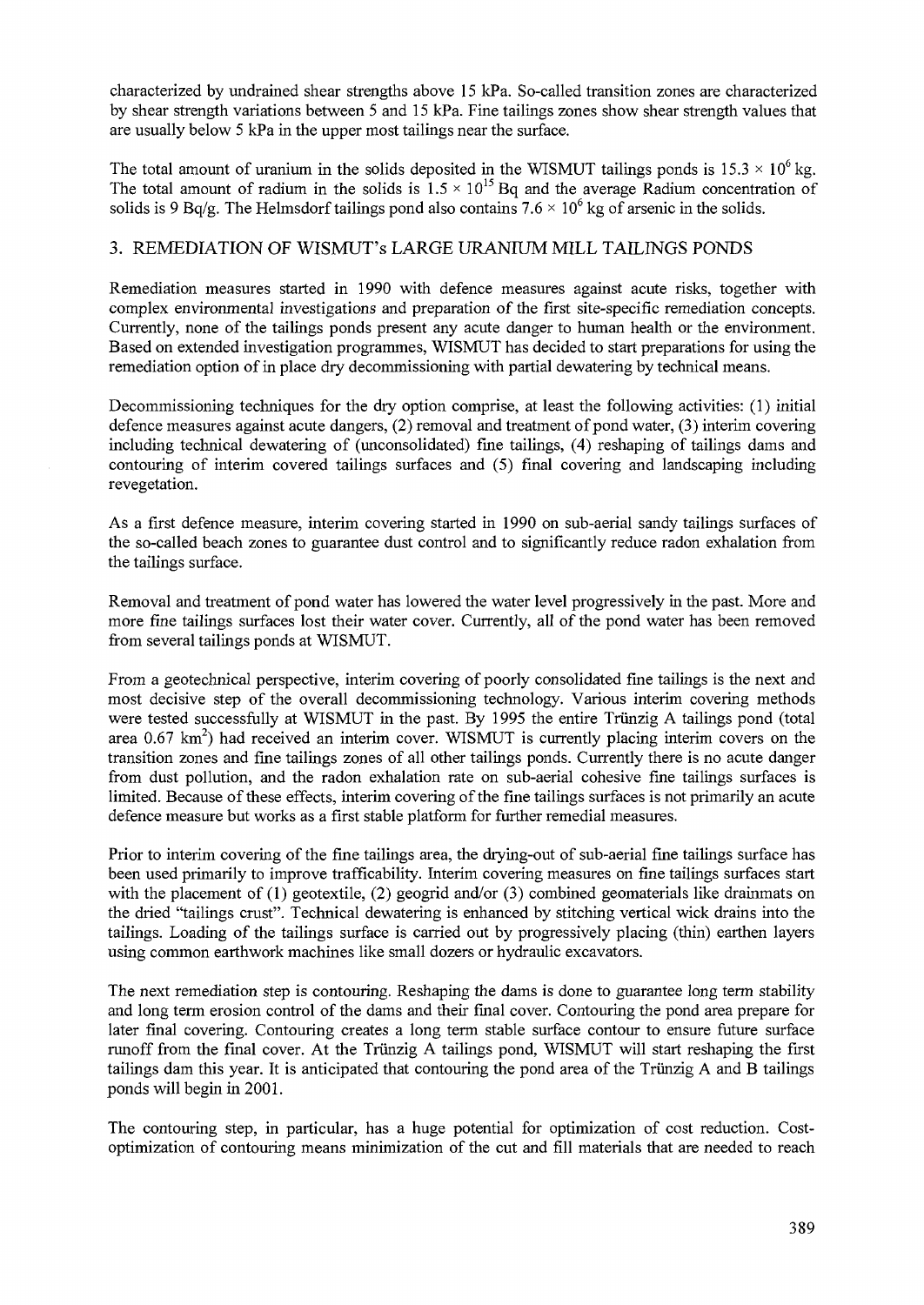remediation objectives. To design for contour after total settlement, spatial distribution of differential settlement characteristics and time-dependent settlement rates, especially of the cohesive fine uranium mill tailings, are of critical importance. The Helmsdorf tailings pond encloses an area of about 2.05 km<sup>2</sup>. Its fine tailings area covers about 0.70 km<sup>2</sup>.

Reducing the average thickness of earthen cover layers required for contouring by only 1 m of thickness on an area of  $0.5 \text{ km}^2$  means a reduction of approximately 3.3 million EUR. Therefore, the needed thickness of contouring should be minimized locally on each part of the tailings pond. The requirements are based on sophisticated calculations of time-dependent settlement rates and spatial differences of absolute settlement in each segment of the pond area. This is of critical importance for cost-optimization. This cost-optimization can only be carried out correctly if the consolidation behaviour of the fine tailings can be predicted exactly.

The KD 314 S special oedometer test was developed to accurately measure the consolidation behaviour of fine uranium mill tailings. From the test results, all input parameters for consolidation and settlement calculations on fine uranium mill tailings can be derived. Tailings consolidation properties are presented below.

Final covering is the last remediation step. The final cover must ensure long term stability of the reshaped dams and contoured tailings. It must control infiltration, and prevent erosion in the long term. The cover should also guarantee stable revegetation. At WISMUT's tailings ponds, final covering of contoured tailings ponds and dams will be completed within a few years.

# 4. GEOTECHNICAL CHARACTERIZATION OF FINE URANIUM MILL TAILINGS

Uranium tailings were generated by acid or alkaline leaching. Huge settlement variations and considerable spatial differential settlement can be expected in tailings pond areas where thickened fine tailings were deposited under the water table. Since deposition, these areas have never been influenced by air drying or any surcharge loading. Therefore interim covering refers to the initial loading of these slimes.

Typical physical properties of fine tailings are presented below for the alkaline slime tailings of the Helmsdorf tailings pond Helmsdorf:

| grain size:       | 60  80% silt fraction (0.0020.063 mm)                                 |
|-------------------|-----------------------------------------------------------------------|
|                   | 20  40% clay fraction (<0.002 mm), nearly no sand fraction            |
| water content     | $w = 70$ 140 weight % of solids mass                                  |
| void ratio        | $e = 24$                                                              |
| liquid limit      | $LL = 45  70$ weight%                                                 |
| plasticity index  | $I_P = 2240$ weight%                                                  |
| Consistency index | $I_c = -4$ $-0.1$ (liquid consistency acc. to Casagrande liquid limit |
|                   | test)                                                                 |
|                   | Undrained shear strength near surface $0 \dots 5$ kN/m <sup>2</sup>   |
|                   |                                                                       |

Cohesive fine uranium mill tailings are typically silts or clays of high plasticity. Consistency under field conditions is often weak or pulpy. The typical mineralogical composition of the Helmsdorf fine tailings is 40... 50% muscovite-illite, 20% quartz, 15% chlorite, 7% feldspar, 5% dolomite, 3% calcite, some kaolinite.

The permeability coefficient is low and depends on the in situ void ratio. It varies in the range of  $5 \times 10^{-8}$  to  $5 \times 10^{-10}$  m/s. Compression index C<sub>C</sub> of fine tailings increases with increasing distance from the original discharge location. In the fine tailings zone, the compression index increases from  $C_c = 0.30$  next to the beach zone up to  $C_c = 0.55$  ... 0.65 in the distal tailings zone. The timedependent consolidation behaviour of fine uranium mill tailings cannot be described exactly by conventional Terzaghi consolidation theory. A much more realistic determination of the time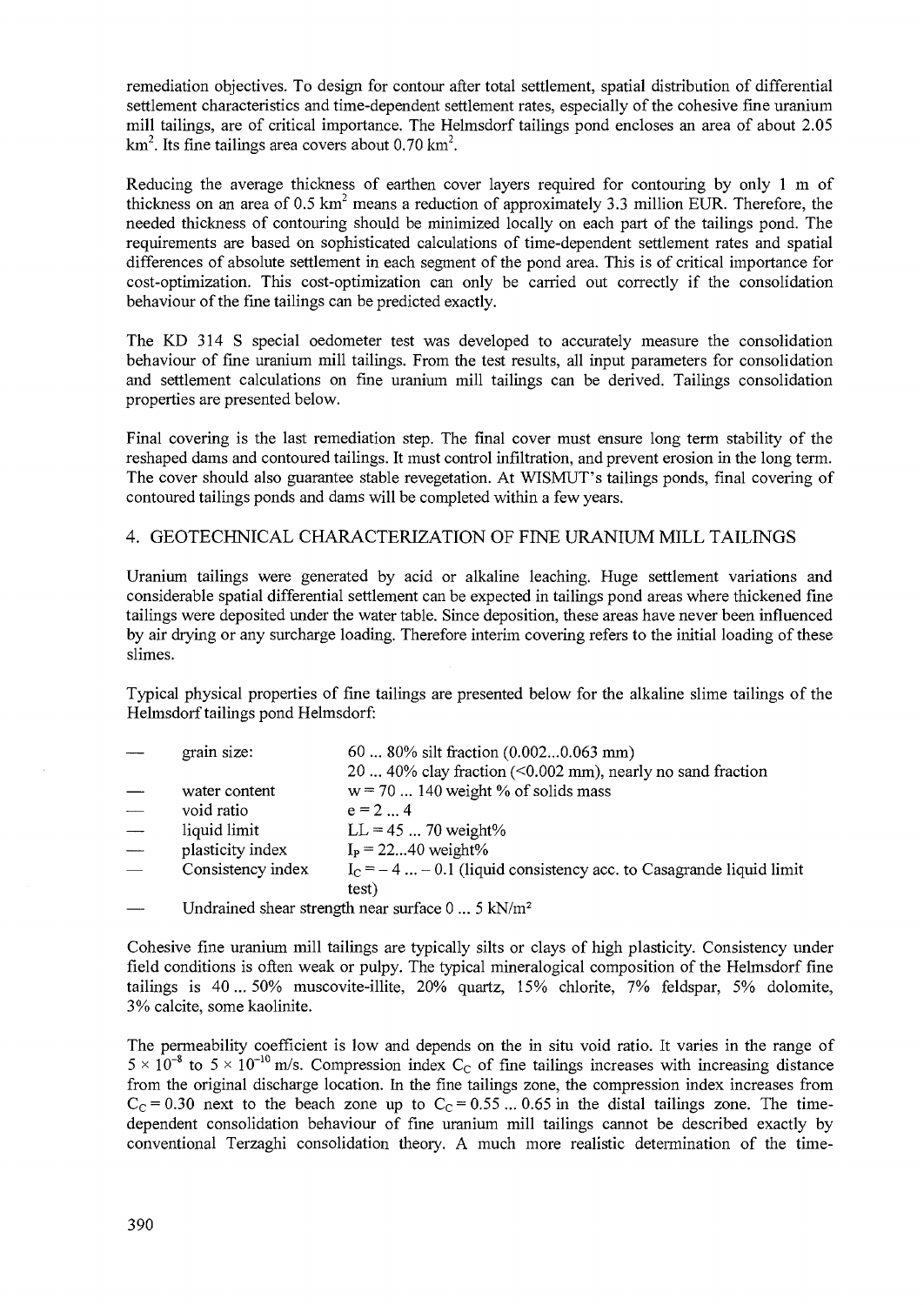dependent consolidation behaviour is given by the non-linear finite strain-consolidation theory as described by GIBSON et al. (1981) [2]. This geotechnical consolidation behaviour is of fundamental importance for remediation progress.

Conventional theory, which holds that deformation and pore pressure dissipation have a one-to-one coincidence is not valid! This can seriously effect laboratory determinations of strength parameters and stability calculations [3]. It should be noted that non-linear finite strain theory predicts a progress of settlement that is substantially faster than predicted by conventional Terzaghi theory. On the other hand, pore pressure decrease occurs substantially slower. In addition, fine tailings may be under consolidated. In this case self-weight consolidation and settlement under surcharge loading are additive, which increase this geotechnical problem. Fig. 4 presents an example from SCHTFFMAN et al. (1984) [3] of a consolidation calculation for loading a marine clay with 200 kPa. In Fig. 4 one observes that the degree of settlement is faster than the degree of pore pressure decrease, as was stated above. Such consolidation behaviour is typical for mine waste (mill) tailings and natural cohesive marine sediments being deposited under water [3].



*FIG. 4. Diagram of degree of time-dependent settlement and degree of pore pressure decay ace. to non-linear consolidation behaviour of a marine clay form the continental slope of the Gulf of Mexico [3].*

#### 5. RECENTLY DEVELOPED SPECIAL OEDOMETER TEST APPARATUS KD 314 S

Standard lab compression tests, such as the DIN 18137, were found to be unsuitable for investigating pulpy cohesive soils for a number of reasons. These tests cannot measure pore pressure during testing. Samples must have a flat shape with a height vs. diameter ratio of less than 1 to 5. Otherwise the geometry of a "high" sample would effect the measurement of loading pressure on the sample. In international geotechnical investigation campaigns on tailings ponds, these effects have often not been taken into account properly.

The task to be solved was to design and construct an improved compression test apparatus and to develop a methodology for deriving all the input data needed for non-linear finite strain consolidation calculation and modelling on fine uranium mill tailings. Geotechnical input functions, which should be derived from the special oedometer test results, are the relationship of void ratio to effective stress and also the permeability coefficient to void ratio.

The automatic oedometer test apparatus KD 314 S was jointly developed by WISMUT and WILLE Geotechnik, Göttingen in 1998/99 (see Fig. 1 and Fig. 2). The lab test was optimized for pulpy fine uranium tailings in a diploma thesis developed at WISMUT with the support of the Technical University of Zwickau (FH), Germany in 1999 [1]. The apparatus consists of an oedometer cell, a consolidation press with an electromechanical driving mechanism and a PC for test steering (see Fig. 1). The KD 314 S oedometer cell is based on a similar oedometer cell, that had been developed earlier to carry out consolidation tests on fine soft harbour slimes by the Bundesanstalt fur Wasserbau (Federal Bureau on Hydraulics Construction, Hamburg, Germany). Only oedometer cell dimensions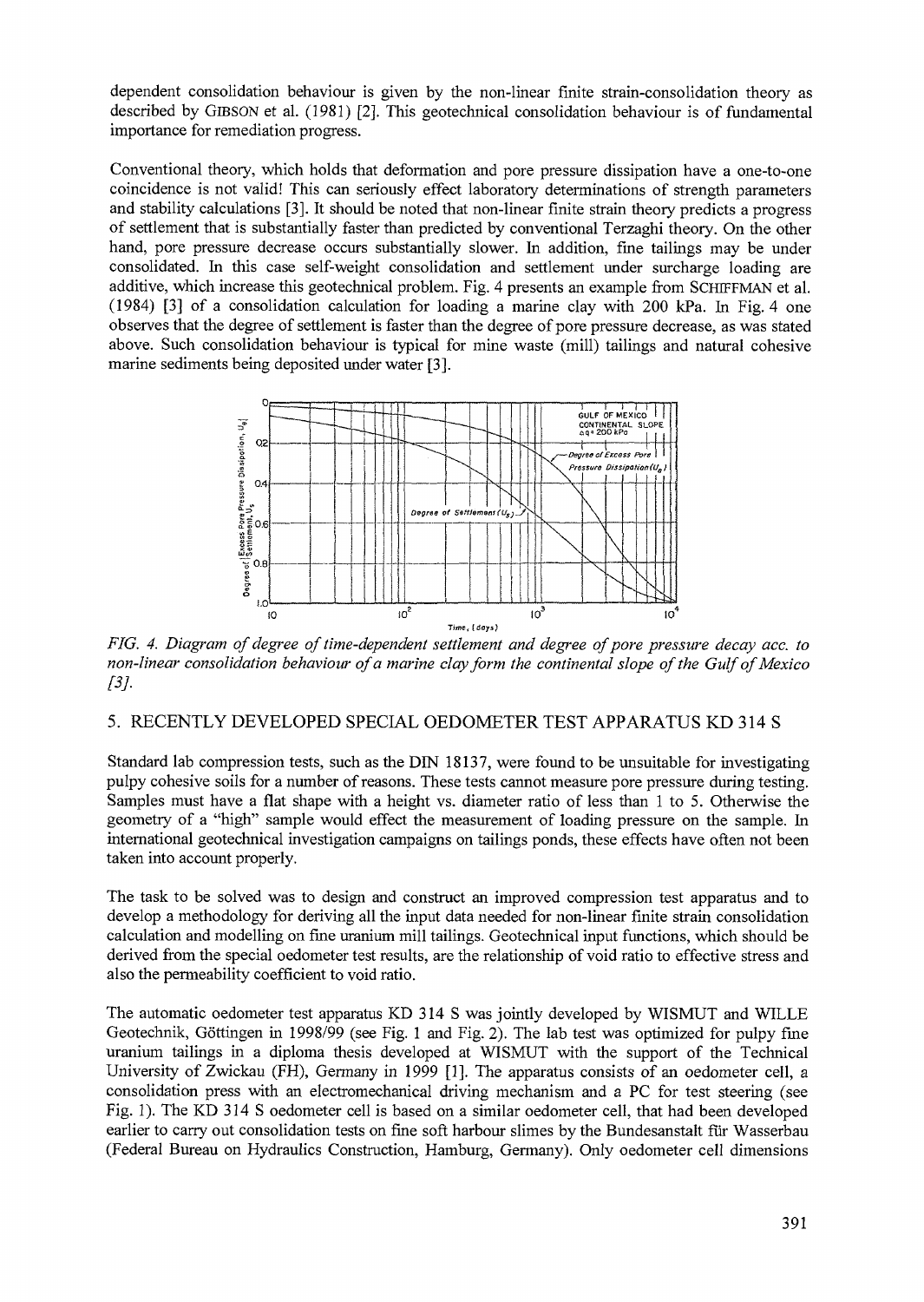and measurement principles were adopted from the aforementioned apparatus. The new special oedometer KD 314 S test works automatically. It allows software-controlled testing and continuous measurement of all parameters of interest that are related to the material behaviour of consolidating fine-grained uranium mill tailings. Usually, samples with a 200 mm diameter (314 cm<sup>2</sup>) and about 150 mm in height are tested.

The ratio of height to diameter of the sample varies during testing from 1:1.33 up to 1:5. This must be taken into account for evaluation of the test results. Parameters measured during testing include settlement value, surcharge pressure (load) on top, base pressure at the bottom of the sample as well as pore pressure. Based on these parameters it is possible to eliminate the effect of the test sample geometry.

Tailings samples can be loaded gradually in response to the gently with respect to non-linear consolidation behaviour of the fine slime tailings. Usually one starts with 1 kPa surcharge pressure. Subsequently, surcharge loading is applied to conform with the consolidation behaviour of fine tailings and according to the requirement of suitable covering technology. Typically loading is done in steps of 4, 8, 12, 20, 50, 100, 200, 300 kPa of surcharge load.

# 6. GEOTECHNICAL RESULTS OF SPECIAL OEDOMETER TESTS

Since December of 1999 the new special oedometer has been used regularly and many measurements have been made on the consolidation behaviour characteristics of fine uranium mill tailings at WISMUT. Results have confirmed the applicability of the KD 314 S oedometer test for fine-grained, especially weak or pulpy, uranium mill tailings. Tailings samples were loaded gradually to conform to the non-linear consolidation behaviour of the slime tailings. All the data needed to determine input parameters for further calculations of time-dependent dewatering and consolidation of such fine tailings were measured directly and automatically.

Very high sample compaction was observed for pulpy fine tailings samples. A surcharge loading of only 10 kPa on pulpy fine tailings samples often produces a 25% reduction in samples height. A final loading of 250 kPa often reduces the sample height up to 50% and more. This leads to a varying sample geometry. To determine the effective consolidating stress in the sample, one has to eliminate the effect of the sample's geometry. Therefore, base pressure is measured time dependently.

The diagram of Fig. 5 presents measurement data for the time-dependent settlement of fine uranium mill tailings when using a 25 kPa surcharge loading. The plot illustrates that the degree of settlement is faster than the degree of pore pressure decrease. This is typical for non-linear finite strain consolidation behaviour. It is the same consolidation behaviour as presented on Fig. 4 and described by SCHIFFMAN et al. (1984) [3] as typical for mine waste (mill) tailings and natural cohesive marine sediments.

Based on the measurement results, one can determine the compression curve (void ratio vs. effective stress) and the permeability coefficient vs. void ratio relationship of fine tailings. Typical testing results are presented in Figures 6 and 7. Fig. 6 shows a typical curve of void-ratio vs. effective stress (load: 5 ... 250 kPa) Fig. 7 shows the permeability coefficient vs. void ratio relationship derived from the time-settlement curves of each loading step.

This function can be used to predict settlement rates using conventional consolidation calculations. In fact, this function does not represent the true permeability coefficient because pore pressure decay is slower than that of the settlement rate. Because of this, one determines a filter velocity.

For non-linear finite strain consolidation calculations, true permeability coefficient data are needed. For this permeability coefficient, each loading step must be determined from time-dependent pore pressure decay or by correcting the time-settlement data in accordance with the observed delay of pore pressure decay (see Fig. 5).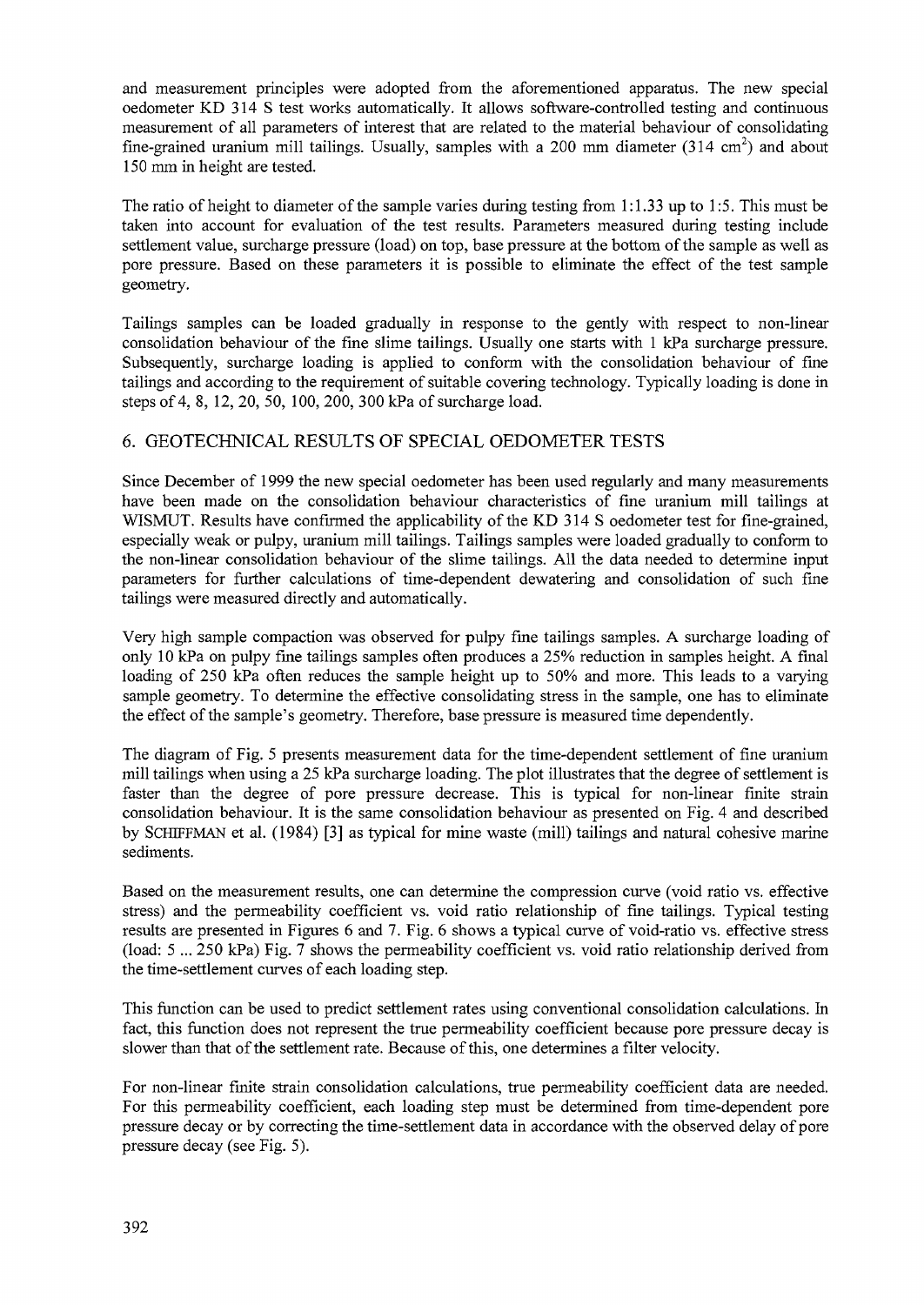

*FIG. 5. Diagram: Example of measured time-settlement data on fine uranium mill tailings (WISMUT; Dep. ofEng.; geotechnical lab).*



*FIG. 6. Diagram: void ratio - effective stress relationship derived from load* - *settlement analysis.*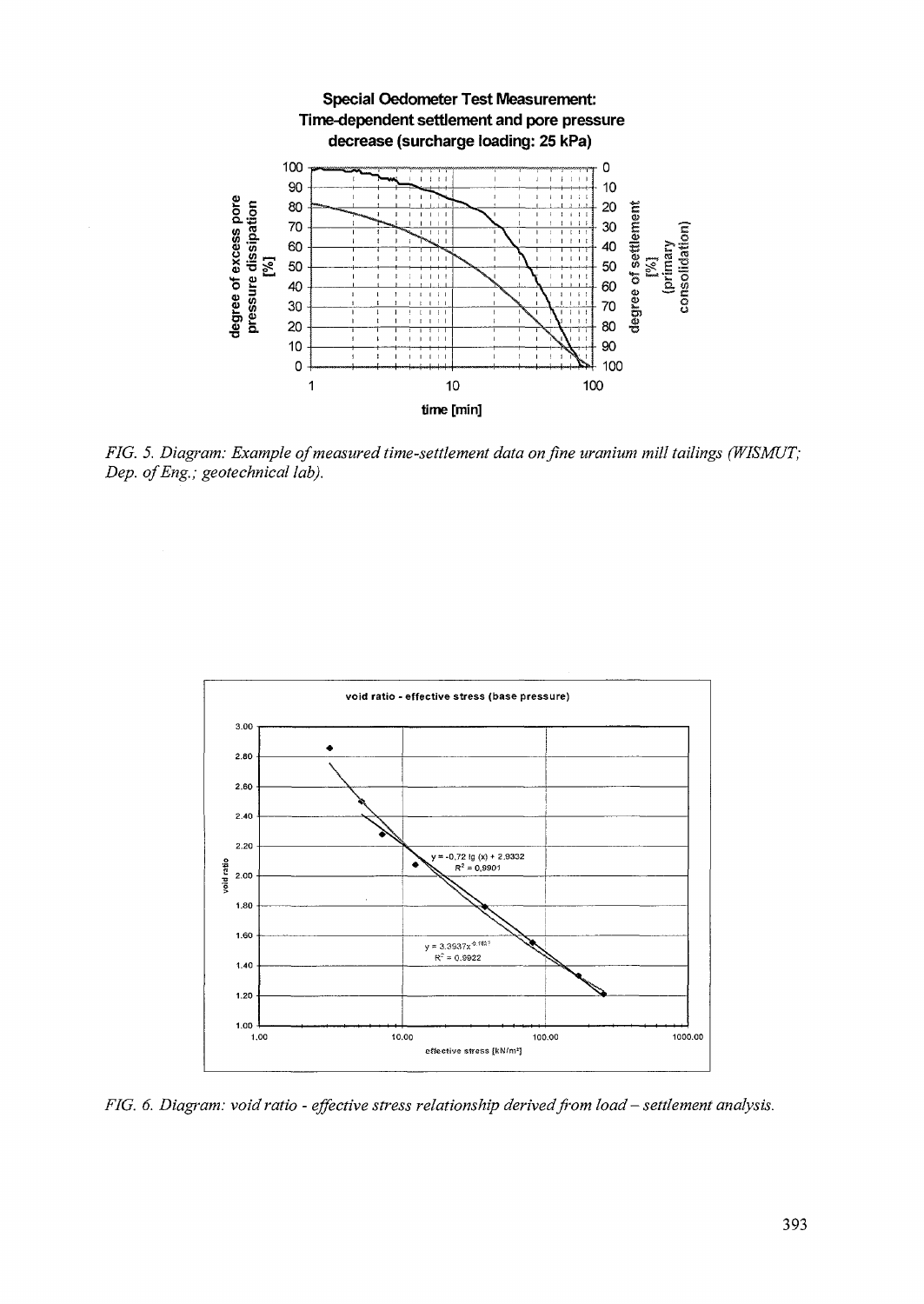

*FIG. 7. Permeability coefficient - void ratio relationship derived from time-dependent settlement analysis.*

# 7. USE OF SPECIAL OEDOMETER TEST RESULTS

The results obtained have already been used successfully as input data for consolidation modelling on the Helmsdorf tailings pond. Non-linear finite strain theory was applied in one-dimensional computer code. Spatial distribution of the total settlement values were illustrated using the software Earth Vision (see Fig. 8). The figure shows the areas, which have a total settlement of greater than 2 m beneath a final cover that would produce a loading of 100 kPa. Total settlement as well as time- dependent development of settlement must be taken into account when designing and planning the surface contour of the final cover for optimum remediation. The final cover must guarantee a stable surface runoff over the long-term. Based on these settlement calculation results, contouring will be optimized and the volume of cut and fill materials removed will be minimized. Therefore, results from the recently developed new Special Oedometer Test Apparatus KD 314 S will distinctly minimize remediation costs.

Special Oedometer Test KD 314 S can be used to measure the geotechnical compression or consolidation behaviour for all sorts of cohesive soils or tailings. In addition, the permeability of pulps and pulpy slimes can be measured reliably as a function of the void ratio of the "soil" or as a function of the solids content of the "pulp". This testing method is able to work at the boundary between soil and pulp material. The Special Oedometer Test KD 314 S is a very helpful tool for readily determining the geotechnical tailings properties required for designing, planning and operational control of recent and future mill tailings impoundments.